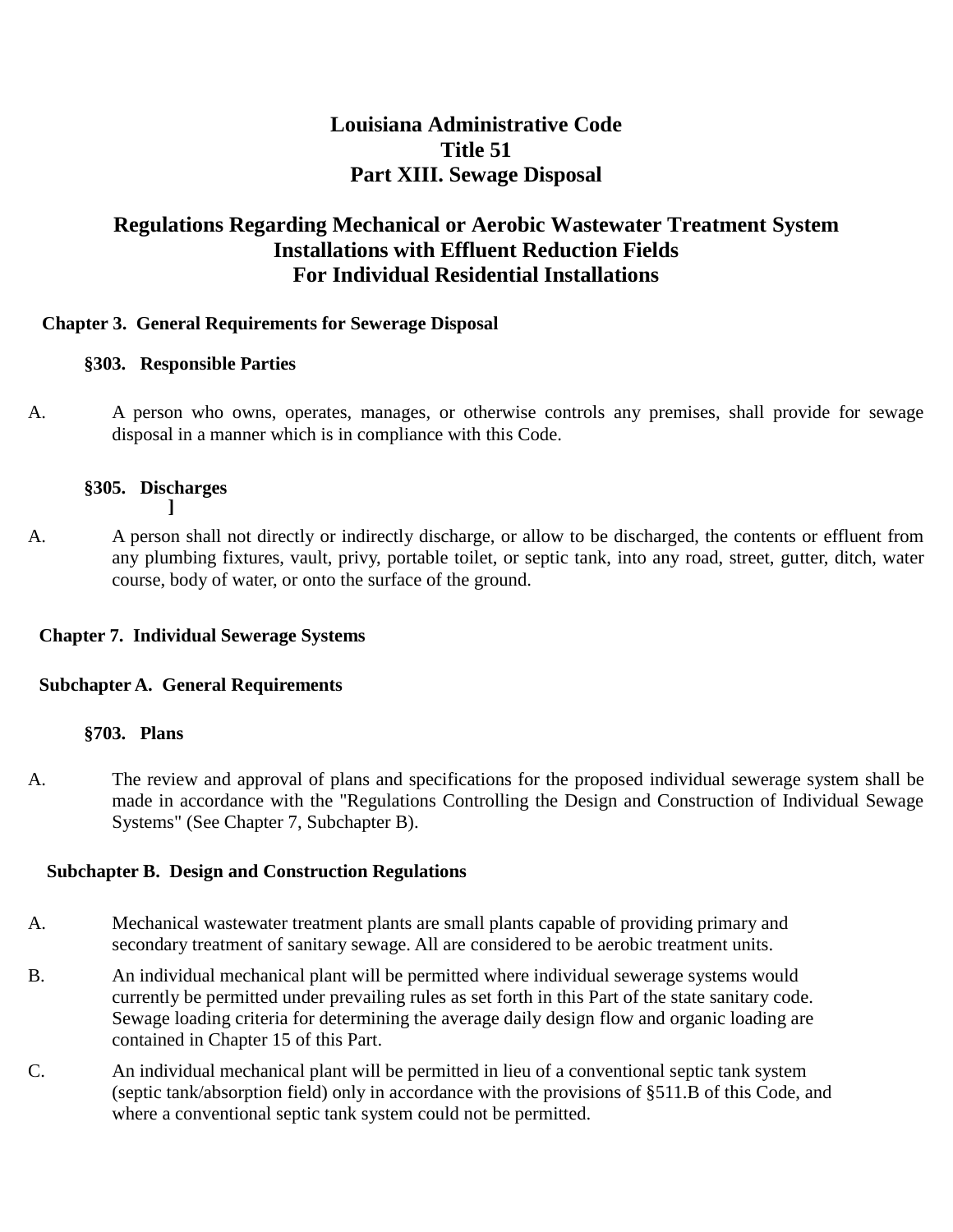- D. Permitted individual mechanical plants shall strictly comply with National Sanitation Foundation International Standard, NSF 40-1996 for Residential Wastewater Treatment Systems (Class I Systems) as revised May 1996 and published by NSF International, P.O. Box 130140, Ann Arbor, Michigan 48113-0140 USA, and as has been approved by the American National Standards Institute, 11 West 42nd Street, New York, New York 10036 as standard ANSI/NSF 40- 1996, revised May 28, 1996.
- E. All individual mechanical plants currently approved for installation in Louisiana as of the effective date of these regulations shall not be required to meet the requirements of §725.D until March 1, 2001. Until March 1, 2001, plants shall continue to comply with the standards under which they were approved. Effective March 1, 2001, all plants shall comply with the standard as stated in §725.D.
- F. In addition to evidence of strict compliance with NSF International Standard NSF 40-1996 (Class I Systems), and ANSI/NSF 40-1996 (Class I Systems), as are specified in §725.D of this Code, the following Department of Health and Hospitals/Office of Public Health (DHH/OPH) requirements shall also apply.

(d).It shall be required that manufacturers/sub-manufacturers/installers, as appropriate must provide a minimum two-year service policy to the purchaser of each individual mechanical (residential) plant purchased/ installed at no additional cost, with verification provided to DHH/OPH and the purchaser, of such service policy provision. The initial policy shall contain provisions for four inspection/service visits (scheduled once every six months over the two-year period) during which electrical, mechanical, and other applicable components are inspected, adjusted, and serviced. The initial service policy shall also contain provisions for an effluent quality inspection consisting of a visual assessment of color, turbidity, and scum overflow, and an olfactory assessment for odor.

#### **§731. Effluent Reduction System Requirements for Treated Wastewater**

A. Disinfectants. Where effluent discharges are required to be disinfected, and chlorine is used as the disinfectant, a chlorine contact chamber is required. Calcium hypochlorite, labeled for wastewater disinfection, shall be added in sufficient concentrations to maintain a minimum residual of 0.5 ppm total chlorine in the effluent. In order to achieve the required chlorine contact time, a baffled chlorine contact chamber [§1501.B.11 (Figures 11, 12, 13)] designed to meet the needs for each system with the specified liquid holding capacity shall be used as follows.

| <b>Disinfectant Chamber Minimum Liquid Capacity</b> |                        |
|-----------------------------------------------------|------------------------|
| <b>Treatment Capacity of</b>                        | <b>Contact Chamber</b> |
| <b>Sewerage System</b>                              | <b>Liquid Capacity</b> |
| 500 GPD or less                                     | 30 gallons             |
| 501-750 GPD                                         | 45 gallons             |
| 751-1000 GPD                                        | 60 gallons             |
| 1001-1500 GPD                                       | 90 gallons             |

- 1. Any other disinfectant proposed for use should provide an equivalent level of disinfection.
- B. Pumping Stations. Pumping station, when required, must be constructed of approved materials, and must comply with the applicable provisions of this Code.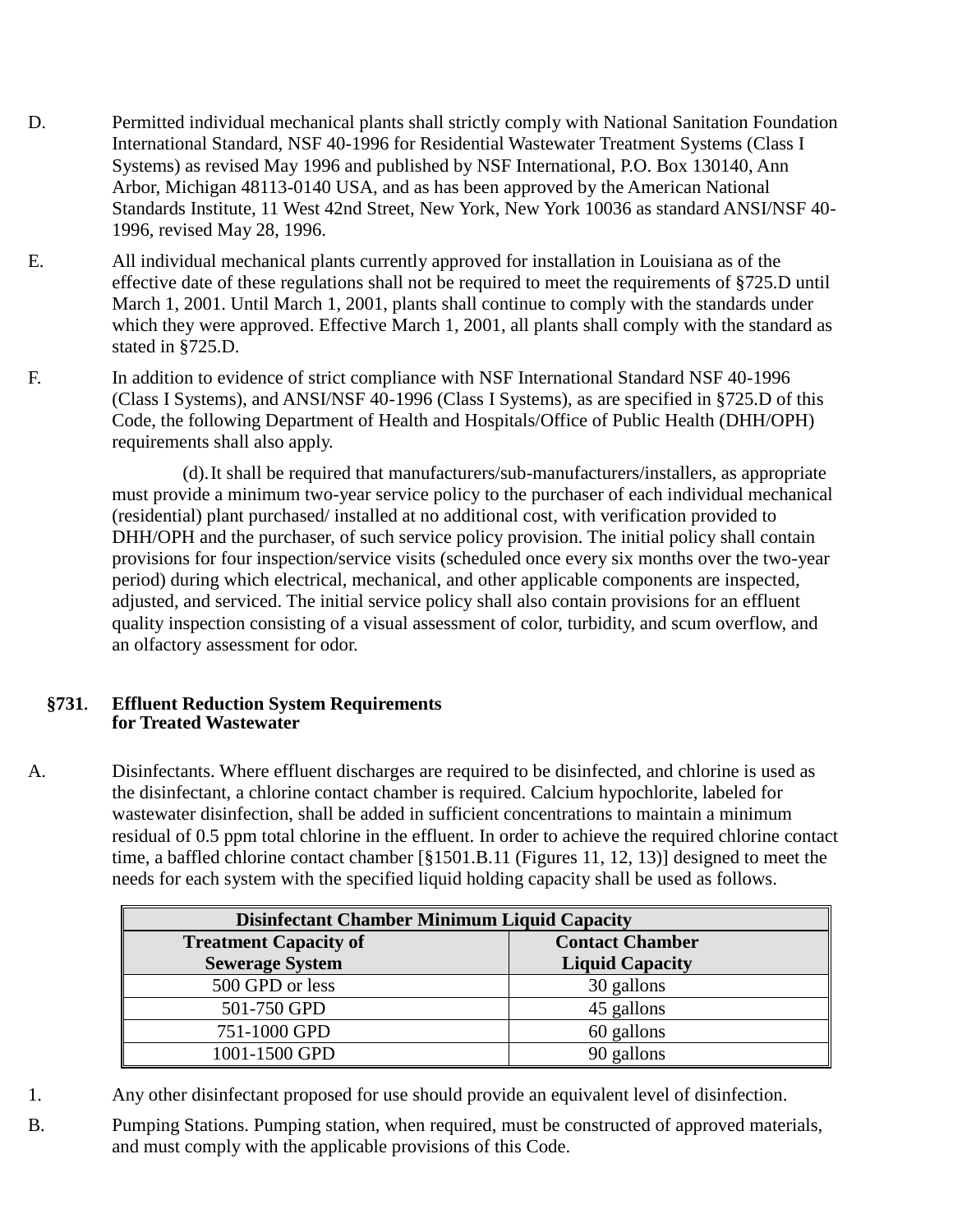- C. Effluent Reduction Systems. Individual sewage systems, with a capacity up to and including 1500 gpd, that produce a treated, off-site effluent, shall include an effluent reducer as part of the overall system.
- D. Special situations may arise where an individual on-site wastewater treatment system is allowed as per §511.B of this Code, but it is physically impossible to install the required size of the effluent reduction system or the effluent reduction system itself due to lot size or when a limited use sewerage system is installed in a marsh/swamp area or located over water. The size of the effluent reduction system can be reduced to the maximum amount the lot can accommodate or the installation waived with the authorization of the sanitarian parish manager. Written notification of such authorization must be submitted to the sanitarian regional director and a copy attached to the "Application for Permit for Installation of On-Site Wastewater Disposal System" (LHS-47).
- E. All effluent reduction systems shall be installed by a licensed installer. Existing field lines can not be used as the effluent reduction system.
- F. The size of the effluent reduction system installed has to correspond with the recommended size of the sewerage system. For example if a 750 GPD plant is required on the "Application For Permit For Installation of On-Site Wastewater Disposal System" (LHS-47), the applicant may install a 1000 GPD plant, however the size of the effluent reduction system only has to correspond to the minimum size required for a 750 GPD plant.
- G. The sample port for a sewerage system must be installed immediately downstream of the system and in accordance with the appropriate edition and Section of NSF Standard 40, as currently promulgated, as well as the applicable provisions of this Code.

## **Effluent Reduction Field**

- A. Effluent Reduction Field. This system is installed downstream of a mechanical treatment plant or other sewage treatment system listed in Chapter 7 Subchapter B of this Code that produces an effluent, but does not by design significantly reduce that effluent. The effluent reduction field is essentially a soil absorption field as described in §719 of this Subchapter, but with modification as noted in this Section.
- 1. If there is not sufficient grade to install the sewerage system and the effluent reduction field with gravity flow to the discharge point, then a pump station in compliance with applicable provision of this code must be installed.
- 2. The force of the pumped effluent must be reduced by use of a distribution box, "Tee," or similar appurtenance.
- 3. The effluent reduction field trenches shall be at least 18 inches wide and between 16 to 24 inches in depth.
- 4. The bottom of the effluent reduction field must be level.
- 5. The fill or cover material shall be of porous soil or sand which allows the passage of water in all directions, with sod started on top. Fill should be at least 4 to 6 inches above grade and spread at least 3 to 4 feet on either side of the trench.
- 6. The effluent reduction field (ERF) must be installed a minimum of 10 feet from any property line. In addition the ERF field location shall comply with the minimum distance requirements